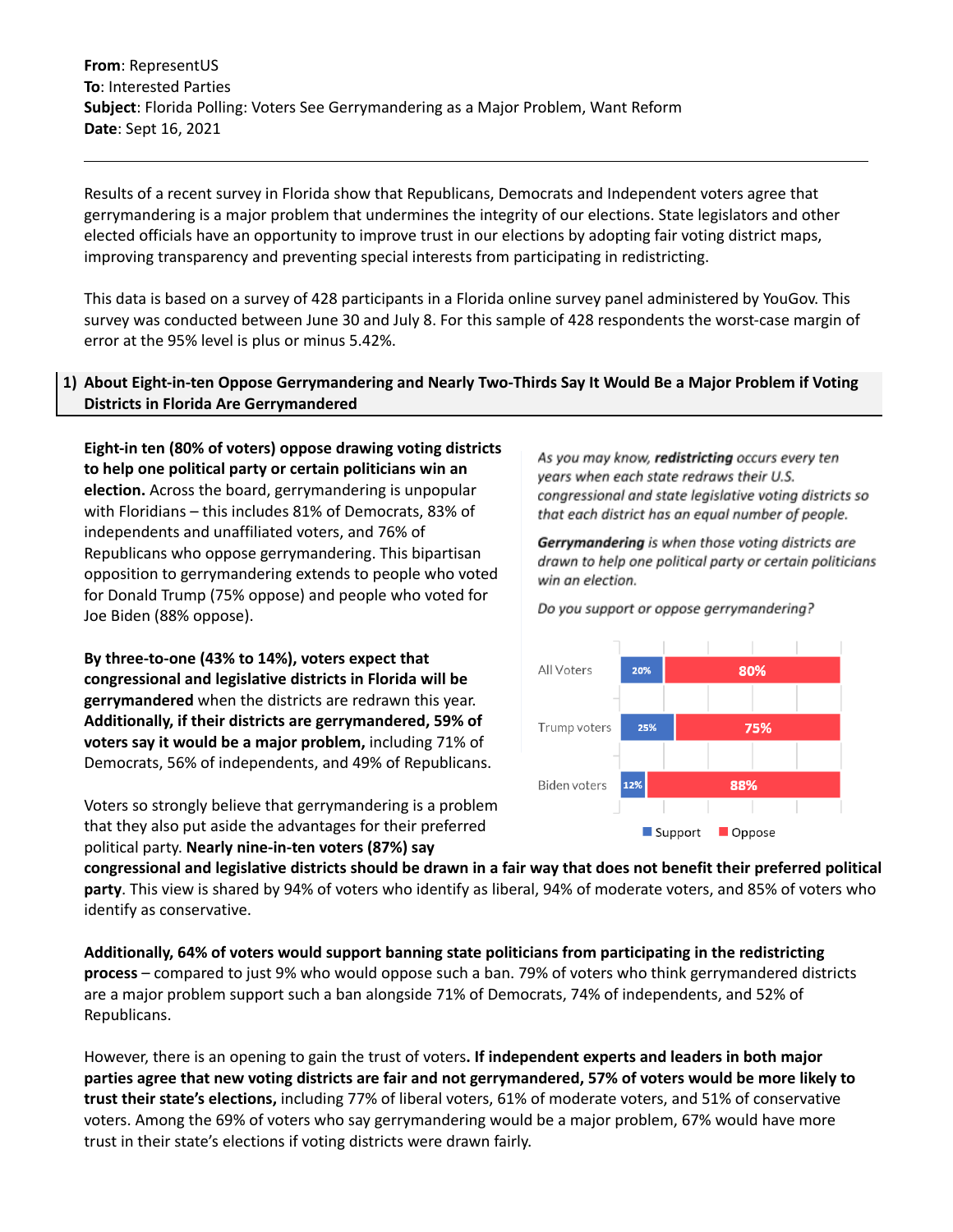## **2) Substantial Majorities Support Policies That Increase Transparency, Limit Special Interests, and Prevent Advantage to One Party Over Another.**

Because voters have widespread concerns that voting districts in their state will be gerrymandered, there is widespread support for policies that increase transparency and limit the role of special interests in the redistricting process.

**Nearly eight-in-ten voters (79%) support requiring that voting districts be drawn in public and in a fully transparent manner**. Just 3% of voters oppose such a requirement. Supporters of this policy include 76% of Republicans and 78% of Democrats, 91% of voters who say gerrymandering is a major problem, and 84% of men and 75% of women. **More specifically, by a four-to-one margin (61% support to 7% oppose) voters want the redistricting process in their state to include public input.**

**A prominent 72% of voters also support "prohibiting districts from being drawn to benefit one political party over the other,"** with strong agreement between both major political parties – Democrats support this with 76% and Republicans with 66%. Independent voters also considerably support this statement with 73% support.

**In addition to increasing the public's role in the redistricting process, 73% of voters want to limit the role of lobbyists and special interests.**



Support Not sure Oppose

Republicans are likely to support this restriction (64% support), while over seven-in-ten voters across the political spectrum agree – 73% of conservative voters as well as 85% of liberal voters and 80% of moderate voters support this proposal.

## 3) Top Concerns: Gerrymandering Is a Conflict of Interest That Benefits Politicians and Undermines Our Elections. **Voters Think This Process Needs More Transparency.**

The problem with redistricting, as voters see it, is that it creates a conflict of interest that's used by people in power to go behind closed doors and rig the outcome of our elections.

69% of voters express at least quite a bit of concern that "politicians today have used gerrymandering to rig **the outcome of elections in their favor and undermine the integrity of our elections."** Again, there is consensus across party lines – a substantial 71% of Democrats, 69% of independents, and 65% of Republicans share this concern.

Another primary concern of voters is the lack of transparency in the process. **69% of voters have at least quite a bit of concern that "politicians and lobbyists gerrymander new districts behind closed doors with no transparency,"** including 61% of conservative voters, 74% of moderate voters, 84% of liberal voters, and 77% of voters who regularly follow current events and news.